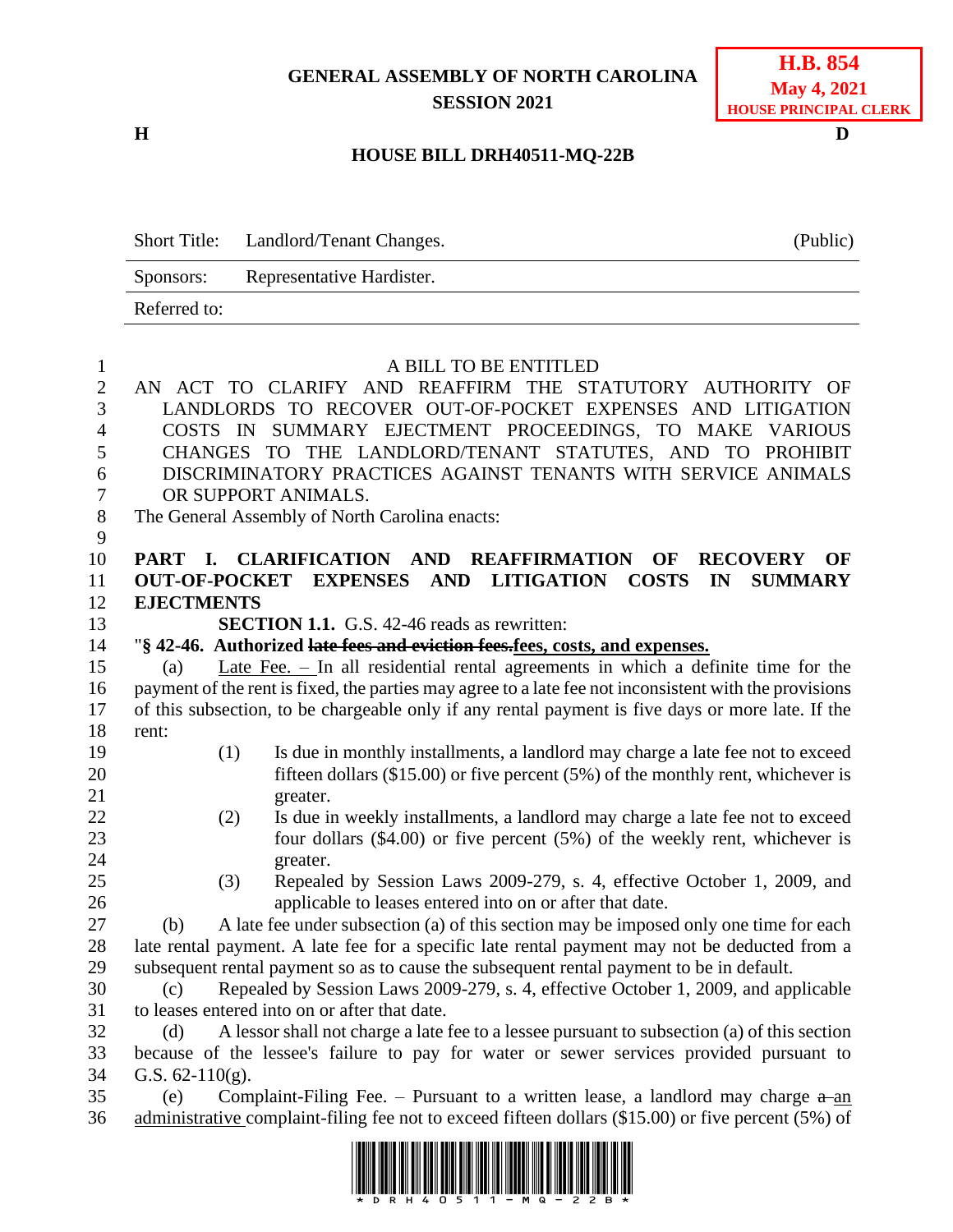**General Assembly Of North Carolina Session 2021** 

- written lease, not to exceed fifteen percent (15%) of the amount owed by the
	- Page 2 DRH40511-MQ-22B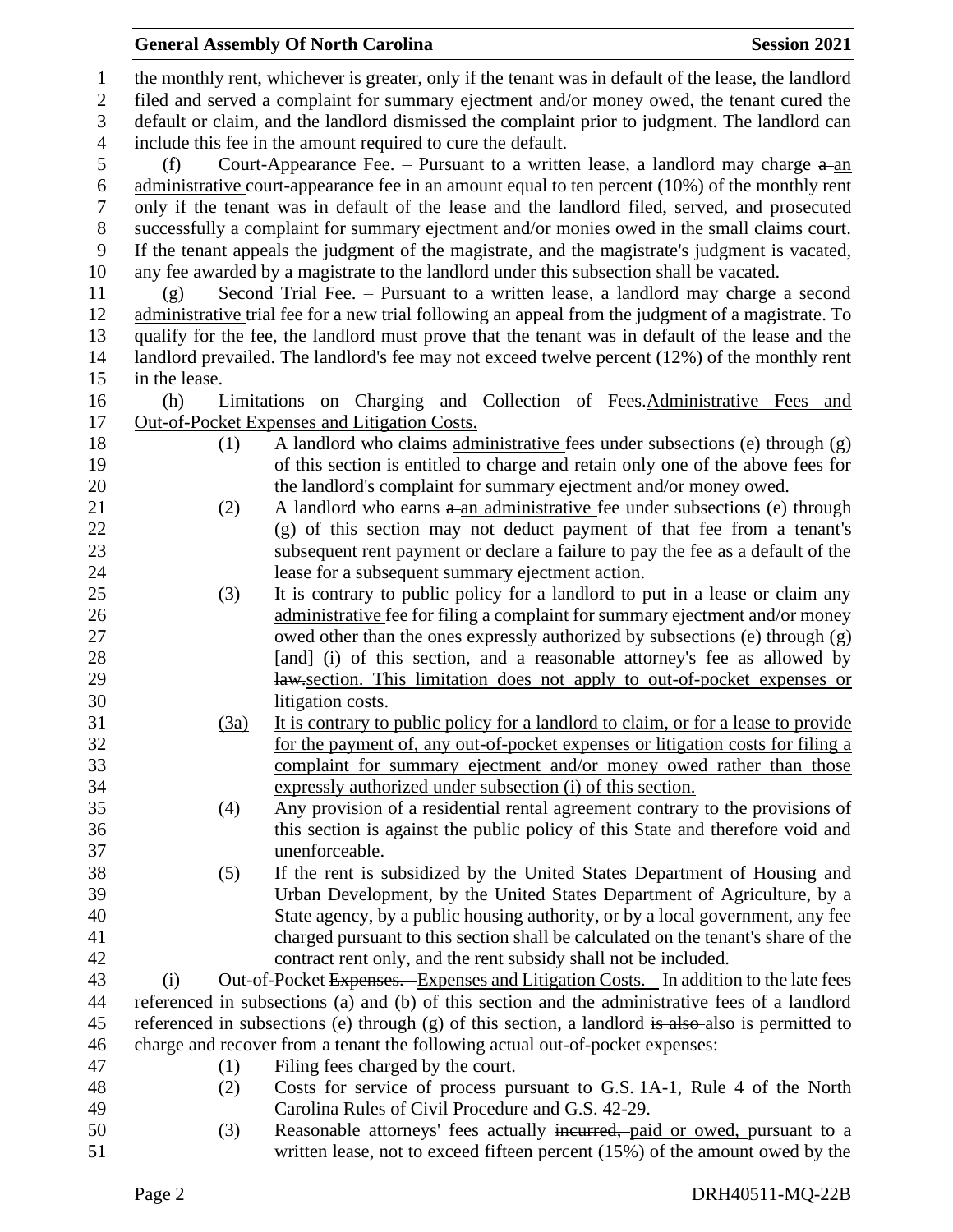|                | <b>General Assembly Of North Carolina</b>                                                                                                                               | <b>Session 2021</b> |
|----------------|-------------------------------------------------------------------------------------------------------------------------------------------------------------------------|---------------------|
| 1              | tenant, or fifteen percent (15%) of the monthly rent stated in the lease if the                                                                                         |                     |
| $\sqrt{2}$     | eviction is based on a default other than the nonpayment of rent.                                                                                                       |                     |
| 3              | The out-of-pocket expenses and litigation costs listed in subsection (i) of this section<br>(i)                                                                         |                     |
| $\overline{4}$ | are allowed to be included by the landlord in the amount required to cure a default.                                                                                    |                     |
| 5              | As used in this section, the term "administrative fees" does not include out-of-pocket<br>(k)                                                                           |                     |
| 6              | expenses, litigation costs, or other fees."                                                                                                                             |                     |
| $\overline{7}$ | <b>SECTION 1.2.</b> This Part is effective when it becomes law and is intended to apply                                                                                 |                     |
| $8\,$          | retroactively to all pending controversies as of that date. The amendments contained in this Part                                                                       |                     |
| 9              | are intended to be clarifying of the General Assembly's intent under previous amendments to this                                                                        |                     |
| 10             | statute.                                                                                                                                                                |                     |
| 11             |                                                                                                                                                                         |                     |
| 12             | PART II. VARIOUS CHANGES TO LANDLORD/TENANT STATUTES                                                                                                                    |                     |
| 13             | <b>SECTION 2.1.</b> Article 1 of Chapter 42 of the General Statutes is amended by adding                                                                                |                     |
| 14             | a new section to read:                                                                                                                                                  |                     |
| 15             | "§ 42-14.5. Foreseeability not created by criminal record; no duty to screen.                                                                                           |                     |
| 16             | Notwithstanding any other duty or obligation which may be defined by this Chapter or                                                                                    |                     |
| 17             | otherwise provided by law or any theory of liability, the criminal record of any prospective or                                                                         |                     |
| 18             | current residential lessee, occupant, or guest shall not make any future injury or damage arising                                                                       |                     |
| 19             | from that residential lessee, occupant, or guest foreseeable by the residential lessor or residential                                                                   |                     |
| 20             | lessor's agent, nor shall a residential lessor or a residential lessor's agent have a duty to screen                                                                    |                     |
| 21             | for, or to refuse to rent because of, the criminal record of a prospective or current residential                                                                       |                     |
| 22             | lessee, occupant, or guest. This statute does not prohibit a residential lessor or residential lessor's                                                                 |                     |
| 23             | agent from using a criminal background check as grounds for refusing to rent to any prospective                                                                         |                     |
| 24             | residential lessee or current lessee in a manner consistent with fair housing laws."                                                                                    |                     |
| 25             | <b>SECTION 2.2.</b> G.S. 42-25.7 reads as rewritten:                                                                                                                    |                     |
| 26             | "§ 42-25.7. Distress and distraint not permitted.                                                                                                                       |                     |
| 27             | It is the public policy of the State of North Carolina that distress and distraint are prohibited                                                                       |                     |
| 28             | and that landlords of residential rental property shall have rights concerning the personal property                                                                    |                     |
| 29             | of their residential tenants only in accordance with G.S. 42-25.9(d), 42-25.9(g), 42-25.9(h),                                                                           |                     |
| 30             | 42-36.2, 28A-25-2, or 28A-25-7."                                                                                                                                        |                     |
| 31             | <b>SECTION 2.3.</b> G.S. 28A-25-1 reads as rewritten:                                                                                                                   |                     |
| 32             | "§ 28A-25-1. Collection of property by affidavit when decedent dies intestate.                                                                                          |                     |
| 33             | When a decedent dies intestate leaving personal property, less liens and<br>(a)                                                                                         |                     |
| 34             | encumbrances thereon, not exceeding twenty thousand dollars (\$20,000) in value, at any time                                                                            |                     |
| 35             | after 30 days from the date of death, any person indebted to the decedent or having possession of                                                                       |                     |
| 36             | tangible personal property or an instrument evidencing a debt, obligation, stock or chose in action                                                                     |                     |
| 37             | belonging to the decedent shall make payment of the indebtedness or deliver the tangible personal                                                                       |                     |
| 38             | property or an instrument evidencing a debt, obligation, stock or chose in action to a person                                                                           |                     |
| 39             | claiming to be the public administrator appointed pursuant to G.S. 28A-12-1, or an heir or                                                                              |                     |
| 40             | creditor of the decedent, not disqualified under G.S. 28A-4-2, upon being presented a certified                                                                         |                     |
| 41             | copy of an affidavit filed in accordance with subsection (b) and made by or on behalf of the heir                                                                       |                     |
| 42             | or creditor or the public administrator stating:                                                                                                                        |                     |
| 43             | (1)<br>The name and address of the affiant and the fact that the affiant is the public                                                                                  |                     |
| 44             | administrator or an heir or creditor of the decedent;                                                                                                                   |                     |
| 45             | (2)<br>The name of the decedent and the decedent's residence at time of death;                                                                                          |                     |
| 46             | (3)<br>The date and place of death of the decedent;                                                                                                                     |                     |
| 47<br>48       | That 30 days have elapsed since the death of the decedent;<br>(4)                                                                                                       |                     |
| 49             | That the value of all the personal property owned by the estate of the decedent,<br>(5)<br>less liens and encumbrances thereon, does not exceed twenty thousand dollars |                     |
| 50             | $(\$20,000);$                                                                                                                                                           |                     |
|                |                                                                                                                                                                         |                     |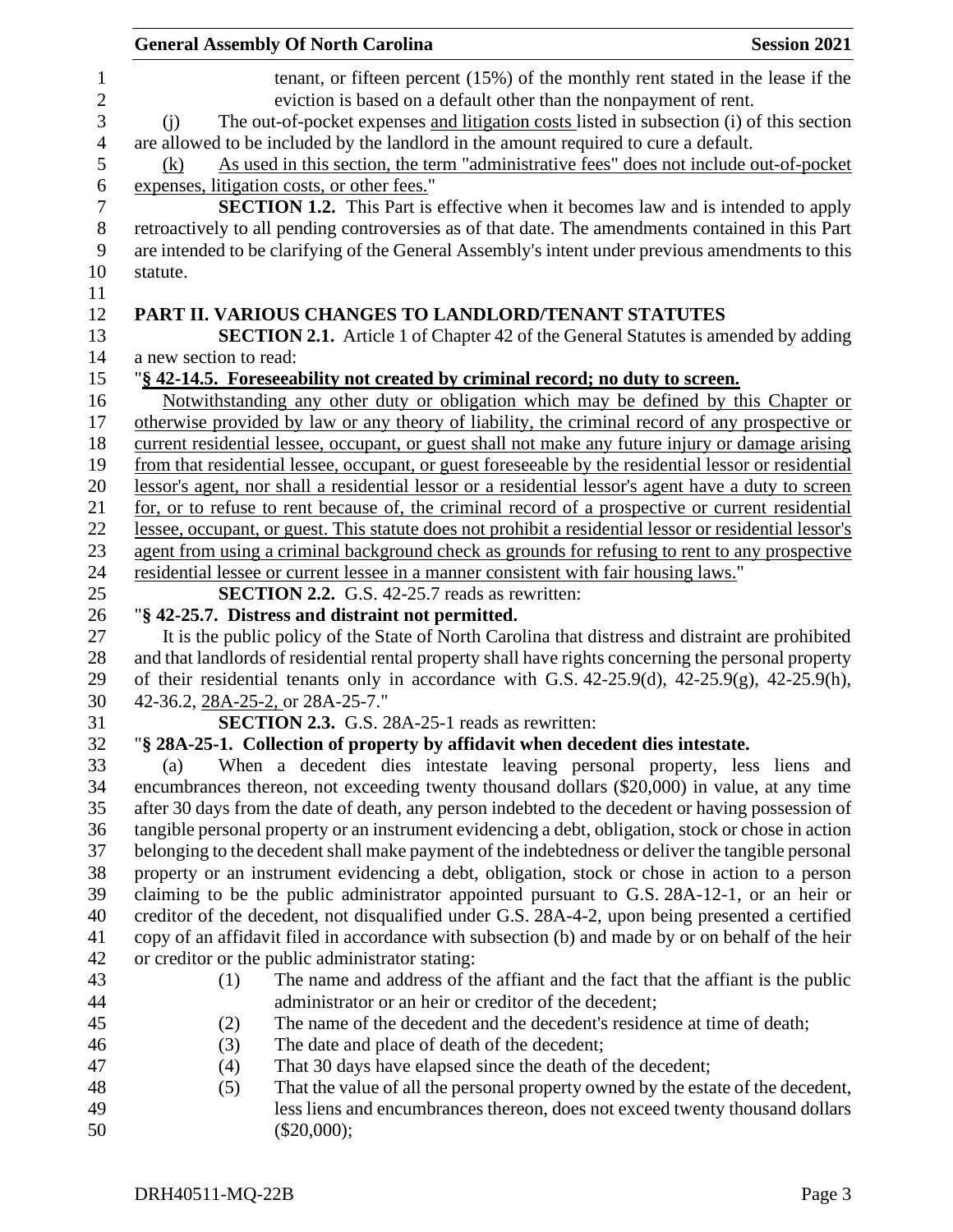|                  |     | <b>General Assembly Of North Carolina</b>                                                                                                                                                       | <b>Session 2021</b> |
|------------------|-----|-------------------------------------------------------------------------------------------------------------------------------------------------------------------------------------------------|---------------------|
| 1<br>2           | (6) | That no application or petition for appointment of a personal representative is<br>pending or has been granted in any jurisdiction;                                                             |                     |
| 3<br>4           | (7) | The names and addresses of those persons who are entitled, under the<br>provisions of the Intestate Succession Act, to the personal property of the                                             |                     |
| 5<br>6<br>$\tau$ | (8) | decedent and their relationship, if any, to the decedent; and<br>A description sufficient to identify each tract of real property owned by the<br>decedent at the time of the decedent's death. |                     |
| 8                |     | In those cases in which the affiant is the surviving spouse and sole heir of the decedent, not                                                                                                  |                     |
| 9                |     | disqualified under G.S. 28A-4-2, the property described in this subsection that may be collected                                                                                                |                     |
| 10               |     | pursuant to this section may exceed twenty thousand dollars (\$20,000) in value but shall not                                                                                                   |                     |
| 11               |     | exceed thirty thousand dollars (\$30,000) in value, after reduction for any spousal allowance paid                                                                                              |                     |
| 12               |     | to the surviving spouse pursuant to G.S. 30-15. In such cases, the affidavit shall state: (i) the                                                                                               |                     |
| 13               |     | name and address of the affiant and the fact that the affiant is the surviving spouse and is entitled,                                                                                          |                     |
| 14               |     | under the provisions of the Intestate Succession Act, to all of the property of the decedent; (ii)                                                                                              |                     |
| 15               |     | that the value of all of the personal property owned by the estate of the decedent, less liens and                                                                                              |                     |
| 16               |     | encumbrances thereon, does not exceed thirty thousand dollars (\$30,000); and (iii) the                                                                                                         |                     |
| 17               |     | information required under subdivisions $(2)$ , $(3)$ , $(4)$ , $(6)$ , and $(8)$ of this subsection.                                                                                           |                     |
| 18               |     |                                                                                                                                                                                                 |                     |
| 19               | (d) | The public administrator or an heir that has presented an affidavit as provided in                                                                                                              |                     |
| 20               |     | subsection (a) of this section shall be entitled to remove or otherwise dispose of the decedent's                                                                                               |                     |
| 21               |     | personal property located in the demised premises."                                                                                                                                             |                     |
| 22               |     | SECTION 2.4. G.S. 28A-25-1.1 reads as rewritten:                                                                                                                                                |                     |
| 23               |     | "§ 28A-25-1.1. Collection of property by affidavit when decedent dies testate.                                                                                                                  |                     |
| 24<br>25         | (a) | When a decedent dies testate leaving personal property, less liens and encumbrances<br>thereon, not exceeding twenty thousand dollars (\$20,000) in value, at any time after 30 days from       |                     |
| 26               |     | the date of death, any person indebted to the decedent or having possession of tangible personal                                                                                                |                     |
| 27               |     | property or an instrument evidencing a debt, obligation, stock or chose in action belonging to the                                                                                              |                     |
| 28               |     | decedent shall make payment of the indebtedness or deliver the tangible personal property or an                                                                                                 |                     |
| 29               |     | instrument evidencing a debt, obligation, stock or chose in action to a person claiming to be the                                                                                               |                     |
| 30               |     | public administrator appointed pursuant to G.S. 28A-12-1, a person named or designated as                                                                                                       |                     |
| 31               |     | executor in the will, devisee, heir or creditor, of the decedent, not disqualified under                                                                                                        |                     |
| 32               |     | G.S. 28A-4-2, upon being presented a certified copy of an affidavit filed in accordance with                                                                                                    |                     |
| 33               |     | subsection (b) and made by or on behalf of the heir, the person named or designated as executor                                                                                                 |                     |
| 34               |     | in the will of the decedent, the creditor, the public administrator, or the devisee, stating:                                                                                                   |                     |
| 35               | (1) | The name and address of the affiant and the fact that the affiant is the public                                                                                                                 |                     |
| 36               |     | administrator, a person named or designated as executor in the will, devisee,                                                                                                                   |                     |
| 37               |     | heir or creditor, of the decedent;                                                                                                                                                              |                     |
| 38               | (2) | The name of the decedent and the decedent's residence at time of death;                                                                                                                         |                     |
| 39               | (3) | The date and place of death of the decedent;                                                                                                                                                    |                     |
| 40               | (4) | That 30 days have elapsed since the death of the decedent;                                                                                                                                      |                     |
| 41               | (5) | That the decedent died testate leaving personal property, less liens and                                                                                                                        |                     |
| 42               |     | encumbrances thereon, not exceeding twenty thousand dollars (\$20,000) in                                                                                                                       |                     |
| 43               |     | value;                                                                                                                                                                                          |                     |
| 44               | (6) | That the decedent's will has been admitted to probate in the court of the proper                                                                                                                |                     |
| 45               |     | county and a duly certified copy of the will has been recorded in each county                                                                                                                   |                     |
| 46               |     | in which is located any real property owned by the decedent at the time of the                                                                                                                  |                     |
| 47               |     | decedent's death;                                                                                                                                                                               |                     |
| 48               | (7) | That a certified copy of the decedent's will is attached to the affidavit;                                                                                                                      |                     |
| 49<br>50         | (8) | That no application or petition for appointment of a personal representative is<br>pending or has been granted in any jurisdiction;                                                             |                     |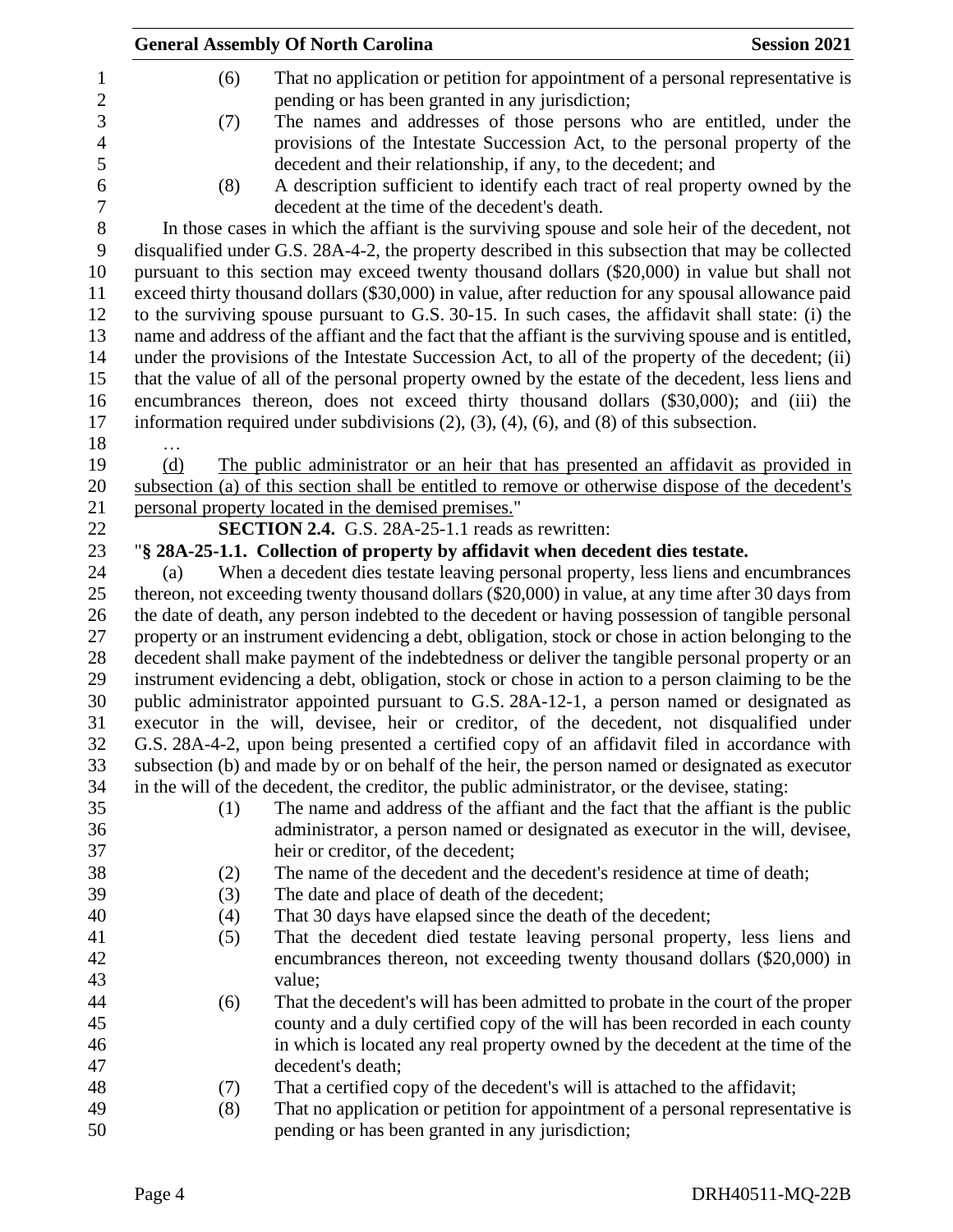| <b>General Assembly Of North Carolina</b>                                                                                                                                                                                                                                                                                                                                                    | <b>Session 2021</b> |
|----------------------------------------------------------------------------------------------------------------------------------------------------------------------------------------------------------------------------------------------------------------------------------------------------------------------------------------------------------------------------------------------|---------------------|
| (9)<br>The names and addresses of those persons who are entitled, under the<br>provisions of the will, or if applicable, of the Intestate Succession Act, to the<br>property of the decedent; and their relationship, if any, to the decedent; and<br>A description sufficient to identify each tract of real property owned by the<br>(10)<br>decedent at the time of the decedent's death. |                     |
| In those cases in which the affiant is the surviving spouse, is entitled to all of the property of<br>the decedent, and is not disqualified under G.S. 28A-4-2, the property described in this                                                                                                                                                                                               |                     |
| subsection that may be collected pursuant to this section may exceed twenty thousand dollars<br>(\$20,000) in value but shall not exceed thirty thousand dollars (\$30,000) in value, after reduction                                                                                                                                                                                        |                     |
| for any spousal allowance paid to the surviving spouse pursuant to G.S. 30-15. In such cases, the<br>affidavit shall state: (i) the name and address of the affiant and the fact that the affiant is the                                                                                                                                                                                     |                     |
| surviving spouse and is entitled, under the provisions of the decedent's will, or if applicable, of                                                                                                                                                                                                                                                                                          |                     |
| the Intestate Succession Act, to all of the property of the decedent; (ii) that the decedent died                                                                                                                                                                                                                                                                                            |                     |
| testate leaving personal property, less liens and encumbrances thereon, not exceeding thirty<br>thousand dollars $(\$30,000)$ ; and (iii) the information required under subdivisions $(2)$ , $(3)$ , $(4)$ , $(6)$ ,                                                                                                                                                                        |                     |
| $(7)$ , $(8)$ , and $(10)$ of this subsection.                                                                                                                                                                                                                                                                                                                                               |                     |
| .                                                                                                                                                                                                                                                                                                                                                                                            |                     |
| The public administrator, person named or designated as executor in the will, devised,<br>(d)                                                                                                                                                                                                                                                                                                |                     |
| or heir that has presented an affidavit as provided in subsection (a) of this section shall be entitled<br>to remove or otherwise dispose of the decedent's personal property located in the demised                                                                                                                                                                                         |                     |
| premises."                                                                                                                                                                                                                                                                                                                                                                                   |                     |
| <b>SECTION 2.5.</b> G.S. 28A-25-2 reads as rewritten:                                                                                                                                                                                                                                                                                                                                        |                     |
| "§ 28A-25-2. Effect of affidavit.                                                                                                                                                                                                                                                                                                                                                            |                     |
| The person paying, delivering, transferring or issuing personal property or the evidence                                                                                                                                                                                                                                                                                                     |                     |
| thereof pursuant to an affidavit meeting the requirements of $G.S. 28A-25-1(a)$ or                                                                                                                                                                                                                                                                                                           |                     |
| G.S. 28A-25-1.1(a) is discharged and released to the same extent as if the person dealt with a                                                                                                                                                                                                                                                                                               |                     |
| duly qualified personal representative of the decedent. A lessor or lessor's agent of the demised<br>premises that, at the direction of an affiant authorized pursuant to G.S. 28A-25-1(d) or                                                                                                                                                                                                |                     |
| G.S. 28A-25-1.1(d), removes, throws away, or otherwise disposes of the personal property                                                                                                                                                                                                                                                                                                     |                     |
| located in demised premises is discharged and released to the same extent as if the lessor dealt                                                                                                                                                                                                                                                                                             |                     |
| with a duly qualified personal representative of the decedent. The person or lessor is not required                                                                                                                                                                                                                                                                                          |                     |
| to see to the application of the personal property or evidence thereof or to inquire into the truth                                                                                                                                                                                                                                                                                          |                     |
| of any statement in the affidavit. If any person to whom an affidavit is delivered refuses to pay,                                                                                                                                                                                                                                                                                           |                     |
| deliver, transfer, or issue any personal property or evidence thereof, it may be recovered or its                                                                                                                                                                                                                                                                                            |                     |
| payment, delivery, transfer, or issuance compelled upon proof of their right in an action brought                                                                                                                                                                                                                                                                                            |                     |
| for that purpose by or on behalf of the persons entitled thereto. The court costs and attorney's fee                                                                                                                                                                                                                                                                                         |                     |
| incident to the action shall be taxed against the person whose refusal to comply with the                                                                                                                                                                                                                                                                                                    |                     |
| provisions of G.S. $28A-25-1(a)$ or G.S. $28A-25-1.1(a)$ made the action necessary. The heir or                                                                                                                                                                                                                                                                                              |                     |
| creditor to whom payment, delivery, transfer or issuance is made is answerable and accountable                                                                                                                                                                                                                                                                                               |                     |
| therefor to any duly qualified personal representative or collector of the decedent's estate or to                                                                                                                                                                                                                                                                                           |                     |
| any other person having an interest in the estate."<br><b>SECTION 2.6.</b> Sections 2.3, 2.4, and 2.5 of this Part are effective when they become                                                                                                                                                                                                                                            |                     |
| law and apply to decedents dying on or after that date. The remainder of this Part is effective                                                                                                                                                                                                                                                                                              |                     |
| when it becomes law.                                                                                                                                                                                                                                                                                                                                                                         |                     |
|                                                                                                                                                                                                                                                                                                                                                                                              |                     |
| PART III. SUPPORT ANIMALS IN RENTAL UNITS                                                                                                                                                                                                                                                                                                                                                    |                     |

 **SECTION 3.1.** Article 5 of Chapter 42 of the General Statutes is amended by adding 48 the following new section to read:<br>49  $\frac{18}{5}$  42-47. Support and service and

- "**§ 42-47. Support and service animals – Nondiscrimination.**
- (a) For the purposes of this section, the following definitions apply: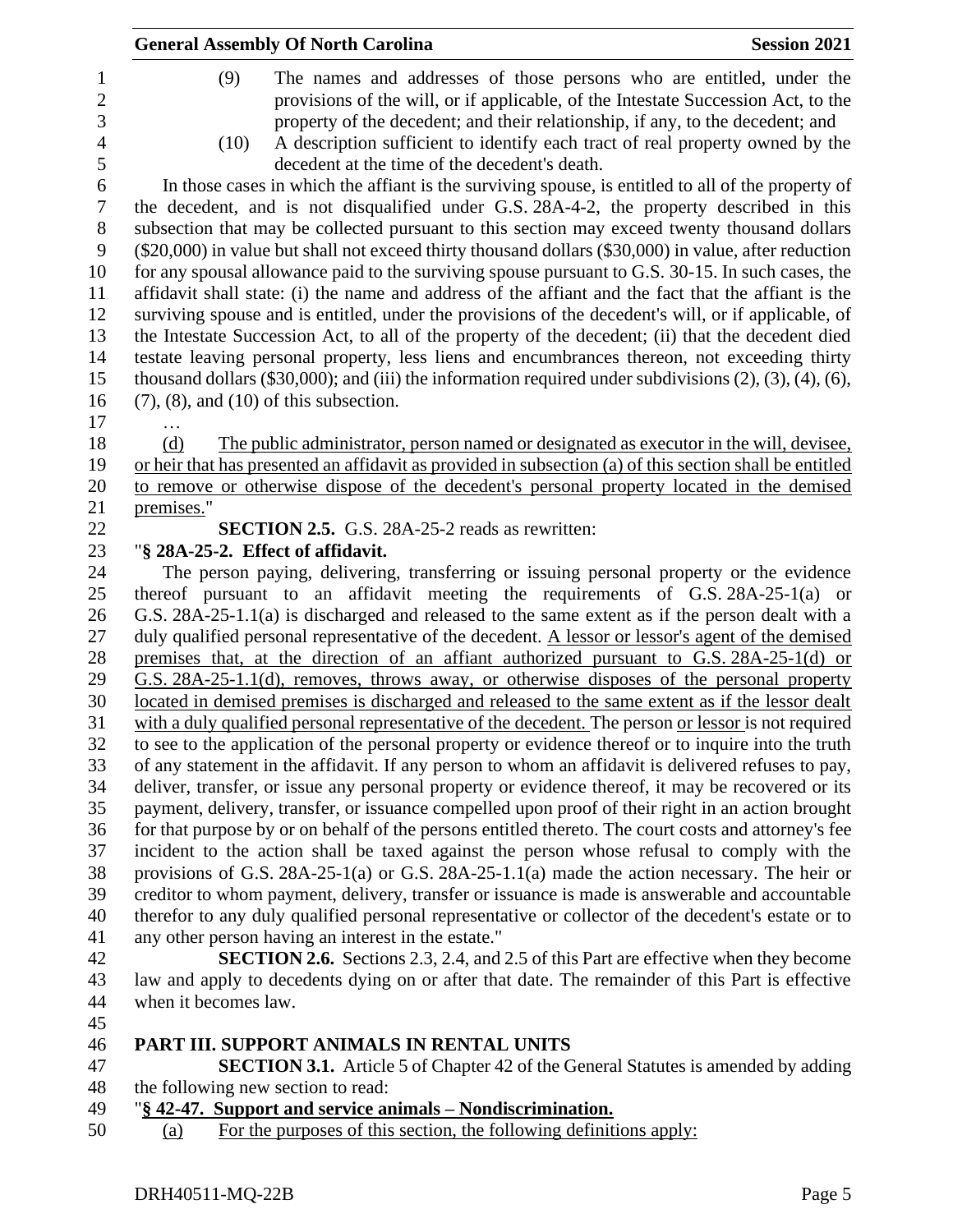|                | <b>General Assembly Of North Carolina</b>                                                             | <b>Session 2021</b> |
|----------------|-------------------------------------------------------------------------------------------------------|---------------------|
|                | Health service professional. $- A$ person with a therapeutic relationship with a<br>(1)               |                     |
|                | person with a disability. The term does not include a person described in this                        |                     |
|                | subdivision that solely provides written documentation or verification to a                           |                     |
|                | person with a disability for a fee.                                                                   |                     |
|                | Person with a disability. $-$ As defined in G.S. 168A-3(7a).<br>(2)                                   |                     |
|                | (3)<br>Service animal. $-$ An animal trained to assist a person with a disability, as                 |                     |
|                | described in G.S. 168-4.2.                                                                            |                     |
|                | Support animal. $- A$ companion animal that a health service professional has<br>$\left(4\right)$     |                     |
|                | determined provides a benefit for a person with a disability. The term also                           |                     |
|                | includes an assistance animal, as defined in G.S. $14-163.1(a)(1)$ . A support                        |                     |
|                | animal shall not be required to be trained or registered under Chapter 168A of                        |                     |
|                | the General Statutes.                                                                                 |                     |
|                | <u>Therapeutic relationship. – The provision of medical care or services, program</u><br>(5)          |                     |
|                | care or services, or personal care services, in good faith, for and with personal                     |                     |
|                | knowledge of a person's disability and that person's disability-related need for                      |                     |
|                | an assistance animal by one of the following:                                                         |                     |
|                | A physician or other medical professional.<br><u>a.</u>                                               |                     |
|                | A mental health service provider.<br><u>b.</u>                                                        |                     |
|                | A nonmedical service agency or reliable third party who is in a<br>$\underline{c}$ .                  |                     |
|                | position to know about the person's disability.                                                       |                     |
|                | The term does not include an entity that issues a certificate, license, or similar                    |                     |
|                | document that purports to confirm, without conducting a meaningful                                    |                     |
|                | assessment of a person's disability or a person's disability-related need for an                      |                     |
|                | assistance animal, that a person (i) has a disability or (ii) needs an assistance                     |                     |
|                | animal.                                                                                               |                     |
| (b)            | Based, in part, upon a tenant, applicant, or household member's (i) status as a person                |                     |
|                | with a disability or (ii) use of a service animal or a support animal, a landlord shall not do any of |                     |
| the following: |                                                                                                       |                     |
|                | Terminate or fail to renew a tenancy.<br>(1)                                                          |                     |
|                | (2)<br>Refuse to enter into a rental agreement.                                                       |                     |
|                | (3)<br>Impose different terms, conditions, or privileges in the rental of a dwelling.                 |                     |
|                | Otherwise make unavailable a dwelling unit or otherwise retaliate in the rental<br>(4)                |                     |
|                | of a dwelling.                                                                                        |                     |
| (c)            | A landlord may require that a person with a disability that is not observable or already              |                     |
|                | known who is seeking reasonable accommodation under this section provide written verification         |                     |
|                | from a health service professional of the following:                                                  |                     |
|                | The person is a person with a disability.<br>(1)                                                      |                     |
|                | A disability-related need exists for the person to use a support animal.<br>(2)                       |                     |
|                | The service animal or support animal assists the person in managing the<br>(3)                        |                     |
|                | person's disability.                                                                                  |                     |
|                | A person with a disability that moves from another state may provide written verification             |                     |
|                | from a health service professional licensed or certified in that state, if applicable.                |                     |
| (d)            | Any person who intentionally or knowingly does any of the following shall be liable                   |                     |
|                | to the landlord in a private action:                                                                  |                     |
|                | Misrepresents to a landlord that the person is a person with a disability or that<br>(1)              |                     |
|                | the person has a disability-related need for the use of a service animal or a                         |                     |
|                | support animal.                                                                                       |                     |
|                | Makes a materially false statement to a health service professional for the<br>(2)                    |                     |
|                | purpose of obtaining documentation or verification that the person has a                              |                     |
|                | disability-related need for the use of a service animal or a support animal.                          |                     |